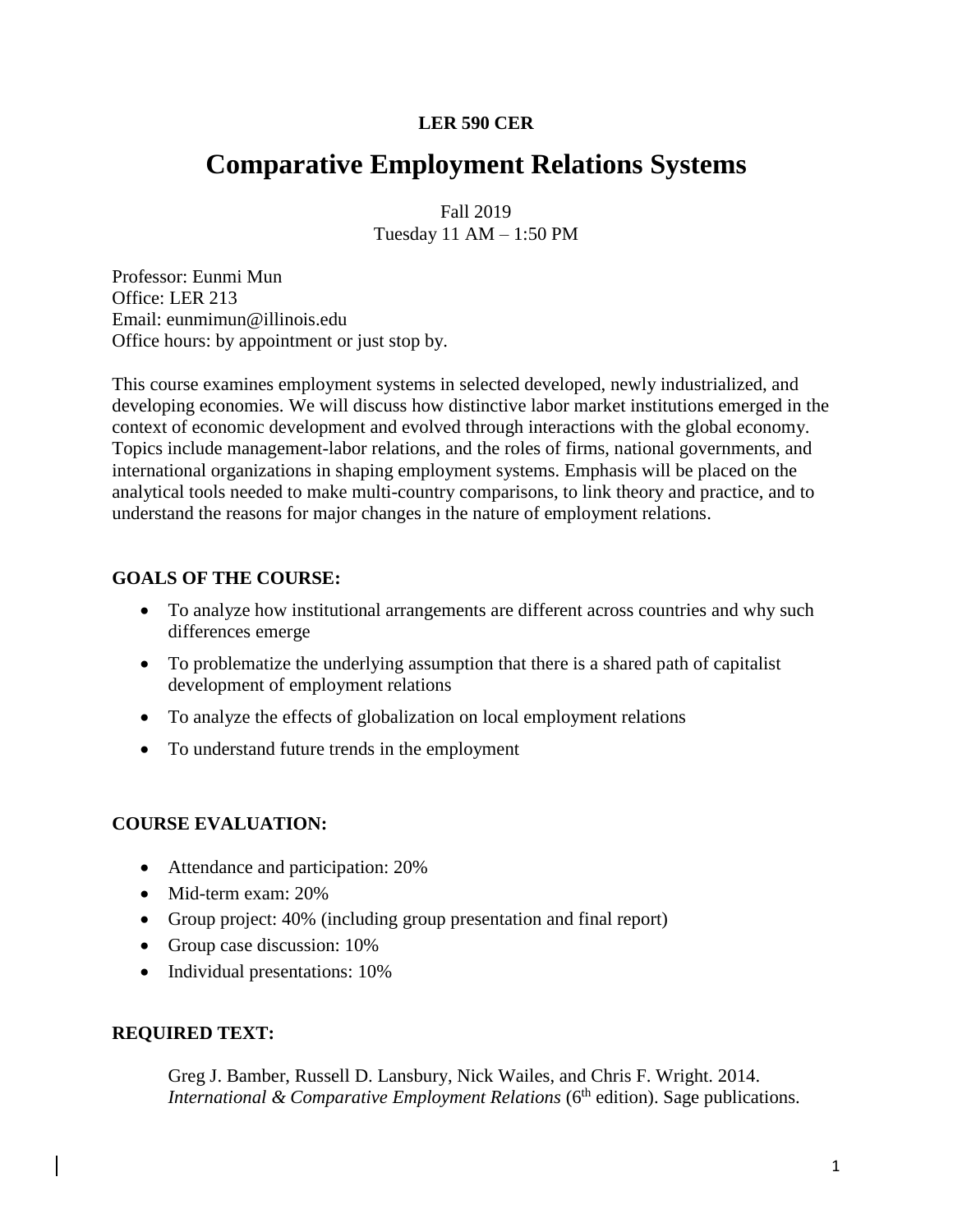All readings listed in this syllabus (except for the chapters from the textbook) are available online for download or purchase. I may also post additional materials during the semester when there are new developments of interest to relevant topics. *It is your responsibility to check course website regularly*. I also encourage students to suggest items that may be of interest to the class.

# **ASSIGNMENTS AND GRADING**

# **Attendance and Participation (20%)**

Class discussion is a critical ingredient in your learning for this course, for which we all bear collective responsibility. Class participation provides an opportunity to develop oral communication skills, to present your ideas concisely and persuasively, and to respond effectively to the comments of others. While I will lead class discussions, I do not intend to subject you to three hours of intense lecturing each week, but rather encourage you to offer insights and thoughts on the material assigned.

Most issues, cases and problems do not have one "right" answer, though some answers are more correct than others. Consequently, being "right" or "wrong" should not be your concern when participating. **I am interested in your point of view** and, if the consensus differs from your viewpoint, that in no way diminishes the value of your comments. Critically listen to the arguments of your fellow students and if you disagree, speak and explain how and why your viewpoint differs. In general, I will assess class participation based on the *quality* of your contributions in class, and the professionalism of your conduct (attendance, punctuality, preparedness, and showing respect to all section members and their class contributions). The quality and frequency of contributions depend on a number of issues, such as one's ability to draw on course materials productively, to advance or sharpen in-class discussion and debate, and to use logic, precision, and evidence in making arguments. Therefore, speaking too much without adding value will be as detrimental to your grade as not speaking at all, and behaving in a disruptive manner will be most detrimental to your grade.

*Please do not confuse attendance with participation*. While on-time attendance is important, active participation in the class discussion is evaluated separately.

The breakdown for the grade is as follows:

*Attendance (10 points)*: Each student is allowed to miss no more than **ONE** class in the semester for any reason (sickness, interview, etc.). No excuse is needed but I appreciate an email notice. For any additional class you miss I will deduct **1.5** points from your final grade. Any tardiness/leaving class early will count as missing half a class.

*Participation (10 points)*: I encourage students to actively participate in class discussion. A full credit will be awarded to students who make a contribution that moves the discussion forward in an insightful way. Students who miss class without a valid excuse or behave in a disruptive way will receive "zero" points. If you have concerns about your ability to participate during class discussions, or are unaccustomed to participating in class, **please contact me immediately**. I can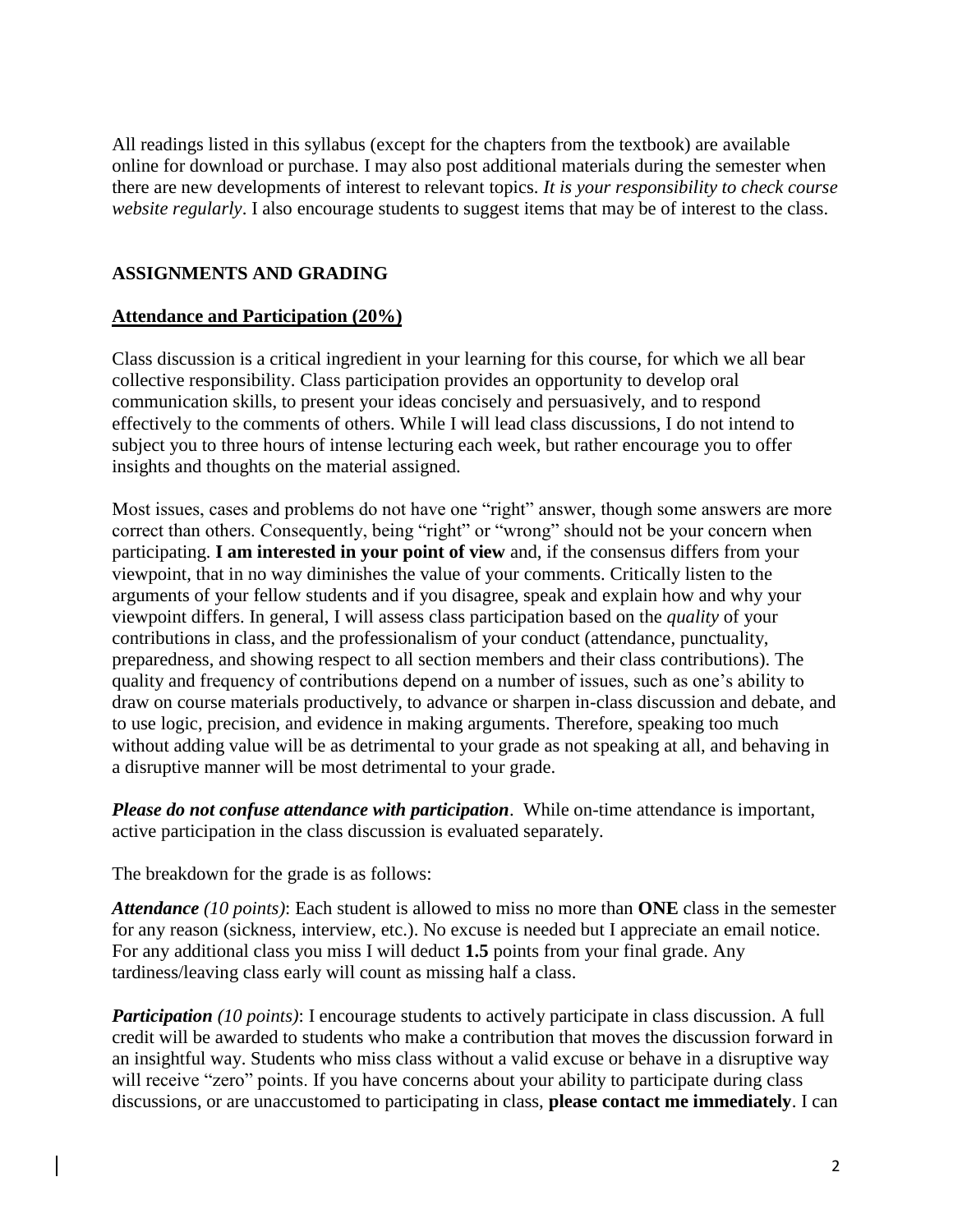help you to improve your ability to participate, but only if you contact me **early** in the course for assistance.

# **Mid-term Exam (20%)**

I will give you instructions in class.

# **Group Project (40%)**

I will assign students to **small groups** in the second week of class. As a group, you will work on a group project as well as group discussion. For the group project, I ask each group to pick one of the countries that we will discuss between week 9 and week 13 and investigate into employment relations systems of the country. Based on your research, think about what will be most important regulatory issues to consider if a US (or any other national) company wants to do business in the country. In your presentation, you need to provide a thoughtful analysis of the challenges a foreign company needs to be aware of before it enters the country of your choosing, and suggest practical HR strategies to overcome those challenges.

At the end of the semester, each group will submit a report based on their analysis.

The breakdown for the group project grade is as follows:

*Group presentation (20 points)*: Each group will make a presentation in the week when their chosen country is discussed. After my lecture, I will give 20-30 minutes to the presenting group to present their materials (and then, a designated discussion group will be in charge of leading the discussion). Since this is a group project, it is important that all team members participate. **I encourage the presenting group to come see me in advance to discuss their plan.** 

*Group final report (20 points)*: Please write **no more than 20 pages** in length, double-spaced, in 12-point font, and with margins of 1 inch.

I would like to emphasize that group projects are wonderful opportunities for you to develop your people skills. You will be working with others all the time in the workplace, and as an HR professional, you will need more people skills than others. In the final class, I will ask you to **evaluate your own and other members' contribution** to the group work. So, try to be a responsible and friendly team member.

# **Group Case Discussion (10%)**

Each week, there is a case reading. I will lead the case discussion in the weeks before the midterm exam. Starting from Week 9, I ask students to work as a group to briefly analyze the case and lead the discussion in class. More detailed instructions will be given in class.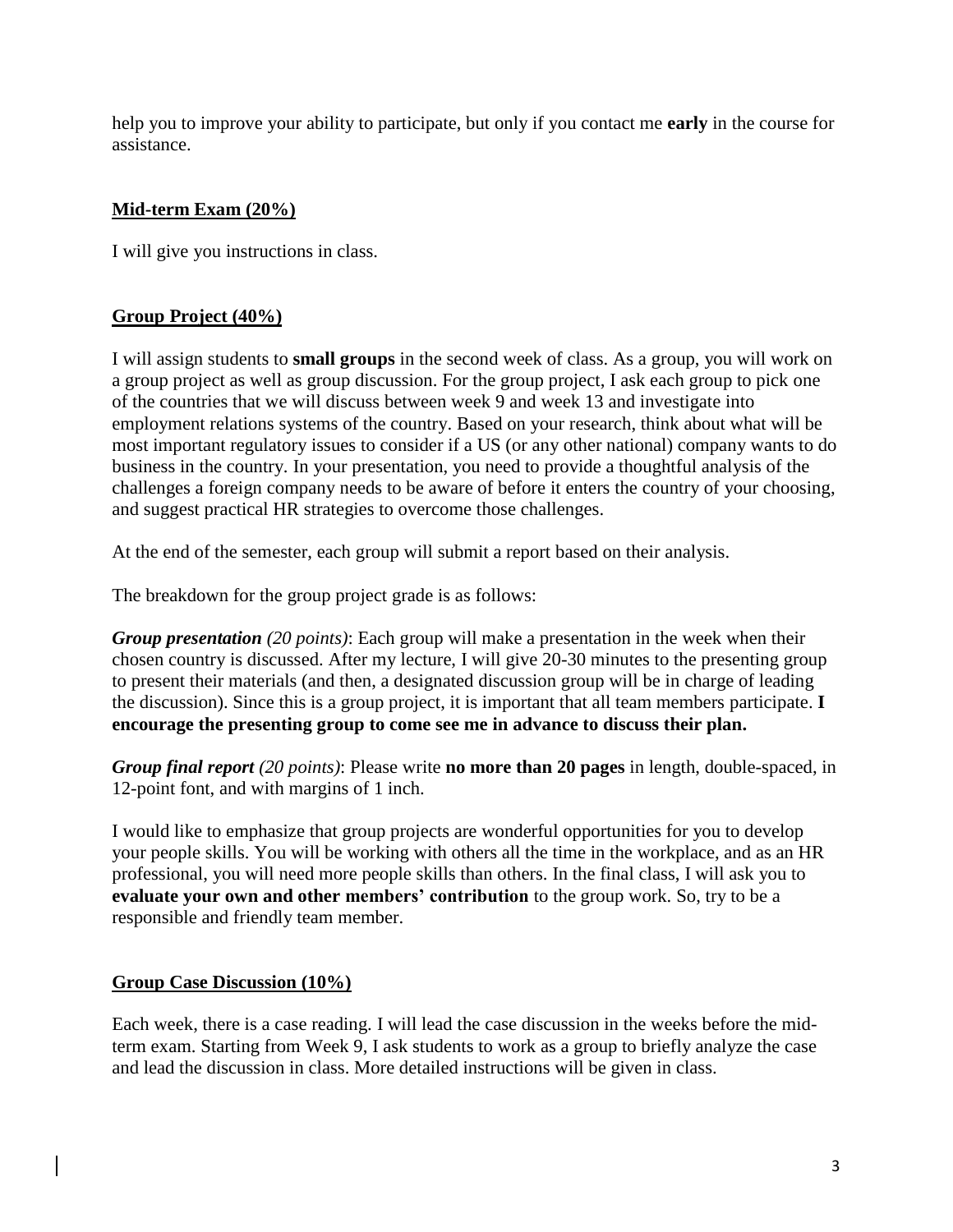## **Individual Presentations (10%)**

I intend to give enough opportunities for students to develop their presentation skills. Unlike group presentations for which students have to work together, individual presentations are under a complete control of individual students, offering them a great opportunity to experiment on new styles of public speaking and test innovative methods of delivering materials. In Week 7, I will set the class time for individual presentations only. For this assignment, which I call "employment issues in the headlines," students freely choose one of the three countries we will have covered by then, find an article that discusses a current employment issue in the country, and make a presentation on it. After the mid-term exam, we plan to cover 5 additional countries, starting from Week 9. Each week (from Week 9 to Week 13), I ask all students, who are not involved in any group-based work, to make individual presentations on "employment issues in the headlines" from the country of the week. In total, I expect student to make **four** individual presentations: one in Week 7 and the rest between Week 9 and Week 13.

| $A+$         | 97-100%   |
|--------------|-----------|
| $\mathbf{A}$ | 93-96.9%  |
| $A -$        | 90-92.9%  |
| $B+$         | 87-89.9%  |
| B            | 83-86.9%  |
| $B -$        | 80-82.9%  |
| $C+$         | 77-79.9%  |
| $\mathbf C$  | 73-76.9%  |
| $C-$         | 70-72.9%  |
| $D+$         | 67-69.9%  |
| D            | 63-66.9%  |
| D-           | 60-62.9%  |
| F            | Below 60% |

## **Grading Scale**

# **OTHER THINGS OF WHICH YOU SHOULD BE AWARE**

The following lists some procedural items that are in your best individual interest and in the interest of the class as a whole. Please take this information into account. Your consideration will help make the course more worthwhile—and fun—to all participants!

Cell phones and electronics should be turned off at all times (Please talk to me if you need an exception to this rule).

Absence Policy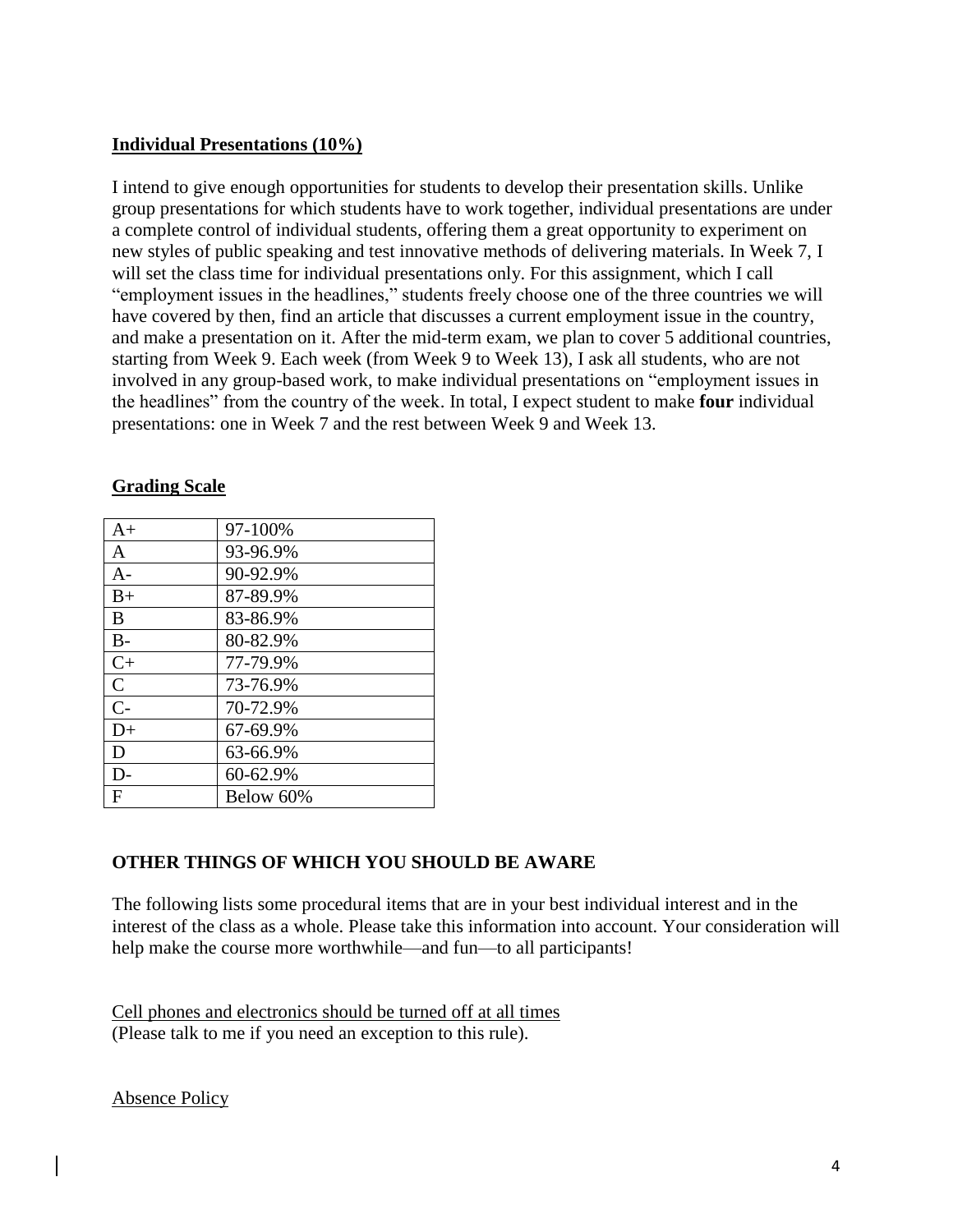If you miss class, it is **your responsibility** to find out from your classmates what was covered, and to obtain copies of any handouts and/or assignments. Make-up exams will be given **only** if arranged well in advance, and if I believe that your situation warrants it. You are more likely to gain my sympathy if you contact me as soon as possible to let me know about catastrophic or unexpected events, instead of just not showing up.

## Lateness and Courtesy

Arriving late or leaving early can be disruptive, particularly given the importance of student participation and in-class discussion in this course. Such behavior is also discourteous to the class when it makes it necessary to repeat material. Therefore, please come to class on time, and, if you must arrive late or leave early for a particular session, please let me know in advance.

## Ethical Behavior

Cheating or other breaches of ethical behavior will not be tolerated. I do not wish to have to act on any unethical case. Nevertheless it is in the best interest of the class that such offenses not to be allowed to interfere with the learning process. University provisions for the punishment of unethical behavior are such that a guilty student may fail the course, be brought before the Disciplinary Committee, or be expelled.

**Enrollment in this course indicates you have read and accepted the terms of this course outline.**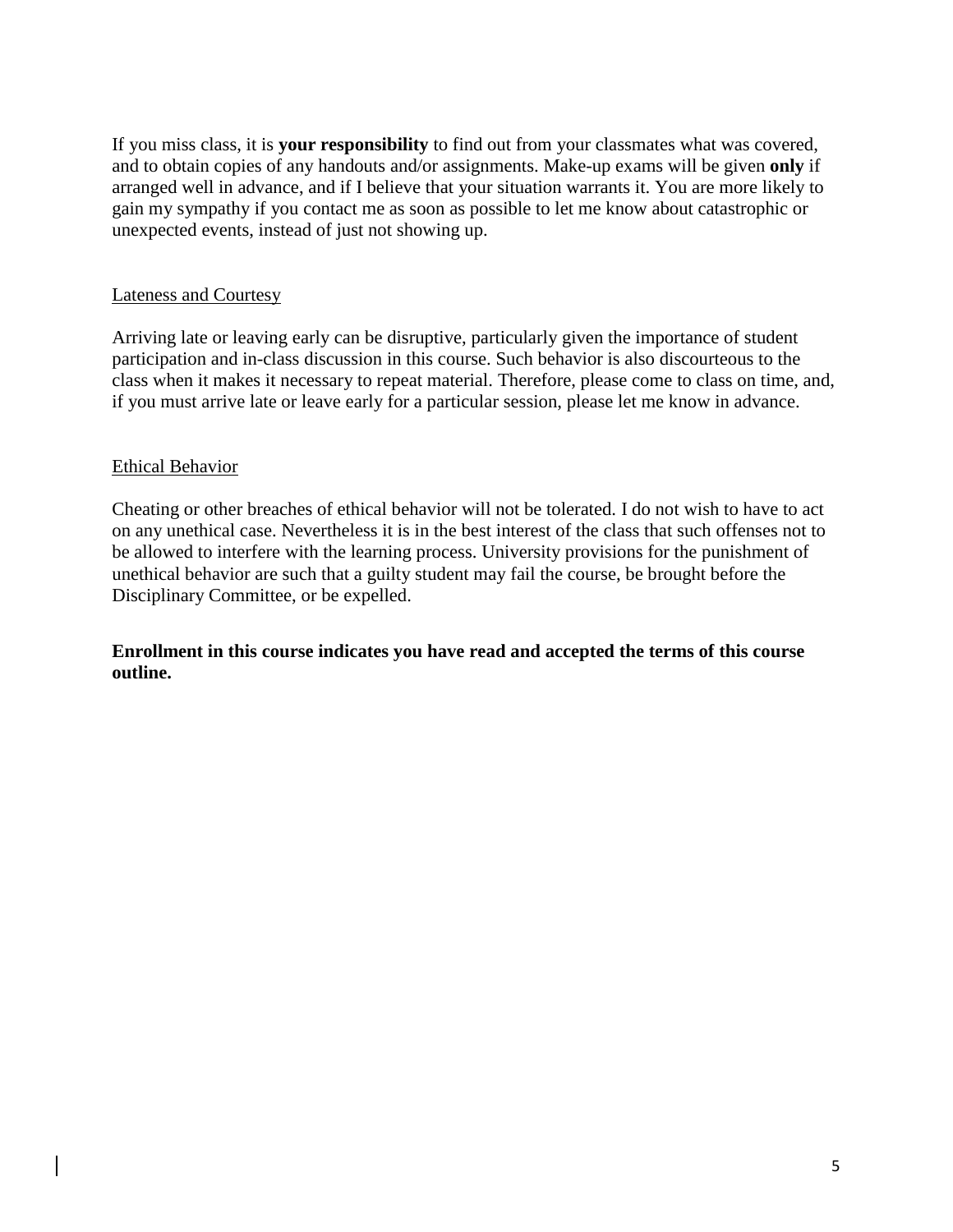## **COURSE SCHEDULE**

## **Week 1 (Aug 27) Introduction**

Introduction to the course

### **Week 2 (Sept 3) How to study employment relations from a comparative perspective**

Chapter 1: Introduction in *ICER*.

 $\triangleright$  Meet the group members and select a country to work on

#### **Week 3 (Sept 10) Labor standards in the global market**

- Richard Locke. 2013. *The Promise and Limits of Private Power: Promoting Labor Standards in a Global Economy*. Cambridge University Press. Chapters 1 and 3.
- **Case:** Stephen J. Frenkel and Duncan Scott. 2001. "Compliance, Collaboration, and Codes of Labor Practice: The *adidas* Connection." *California Management Review*.

#### **Week 4 (Sept 17) Anglo-American LME: "Employment at will" in the US**

Chapter 3 in *ICER*.

- Peter Cappelli. 1999. *The New Deal at Work: Managing the Market-Driven Workplace*. Boston: Harvard Business School Press. pp. 18-37.
- PBS Frontline "The Pension Gamble" (https://www.pbs.org/wgbh/frontline/film/the-pensiongamble/)

### **Week 5 (Sept 24) Asian CME: Lifetime employment in Japan**

Chapter 10 in *ICER*.

- Chiaki Moriguchi and Hiroshi Ono. 2003. "Japanese Lifetime Employment: A Century's Perspective." In *Institutional Change in Japan: Why It Happens, Why It Doesn't.*
- **Case:** Boris Groysberg et al. 2018. "Womenomics in Japan." Harvard Business School Case 9- 417-002.

#### **Week 6 (Oct 1) European CME: Co-determination in Germany**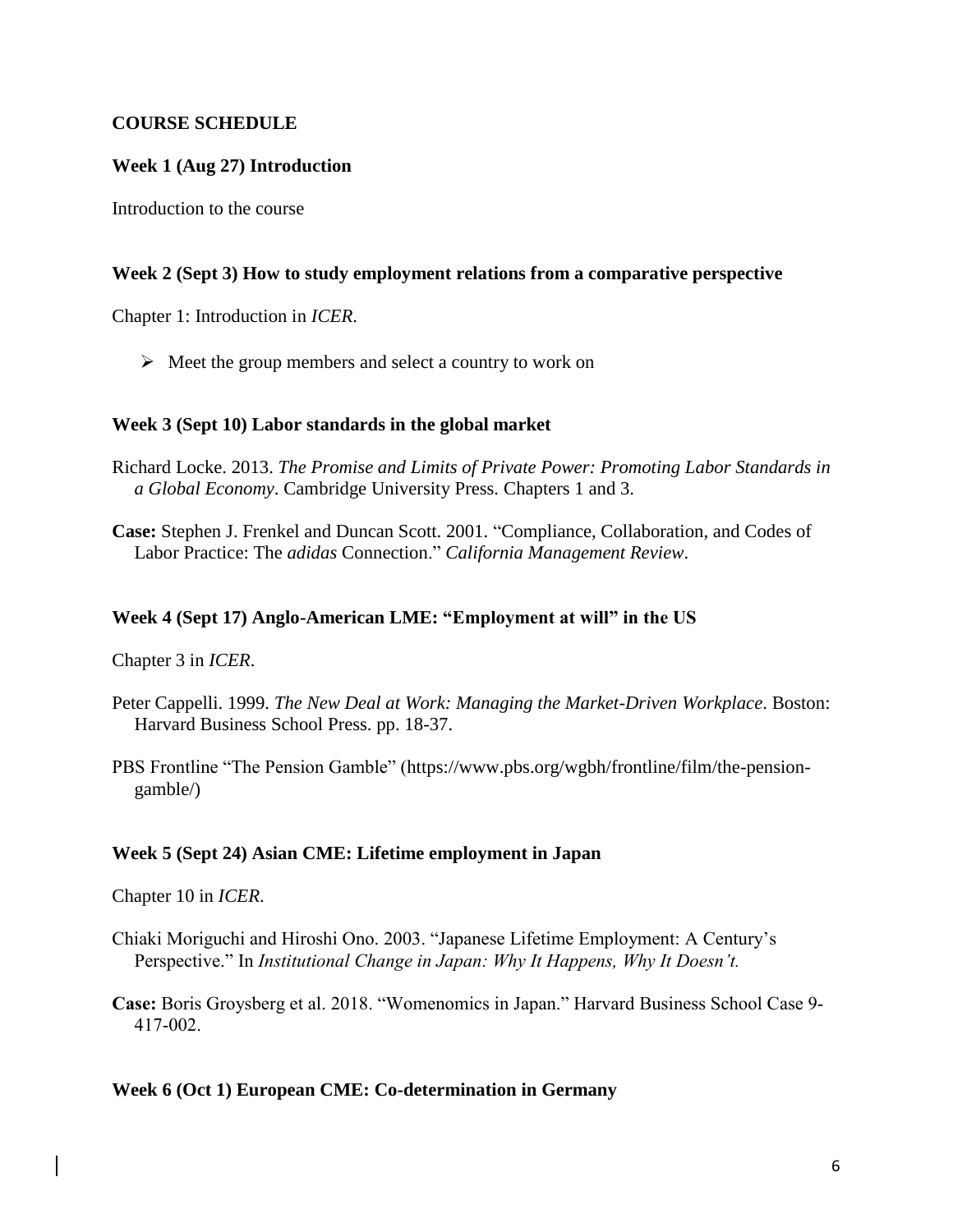Chapter 8 in *ICER*.

- Joel Rogers and Wolfgang Streeck. 1994. "Workplace Representation Overseas: The Works Councils Story," in *Working Under Different Rules*, ed. by Richard Freeman, New York: Russell Sage Foundation. (READ pp. 97-117)
- **Case:** Mattew Weinzierl, Katrina Flanagan, and Alastair Su. 2015. "Immigration Policy in Germany." Harvard Business School Case 9-715-029.

**Week 7 (Oct 8) Labor issue in the headlines (US, Japan, and Germany)** Individual presentations

## **Week 8 (Oct 15) MID-TERM EXAM**

### **Week 9 (Oct 22) UK**

Chapter 2 in *ICER*.

**Case:** Laura Alfaro et al. 2016. "Brexit." Harvard Business School Case 9-717-028.

### **Week 10 (Oct 29) Denmark**

Chapter 9 in *ICER*.

**Case:** Ton Wilthagen. 2011. "Flexicurity: Riding Into the Future." IESE-INSIGHT MAGAGINE.

### **Week 11 (Nov 5) France**

Chapter 7 in *ICER*.

**Case:** Morten Bennedsen. 2017. "To Reduce Unemployment, French President Macron Reforms the Labour Market." INSEAD case IN1452.

### **Week 12 (Nov 12) China**

Chapter 12 in *ICER*.